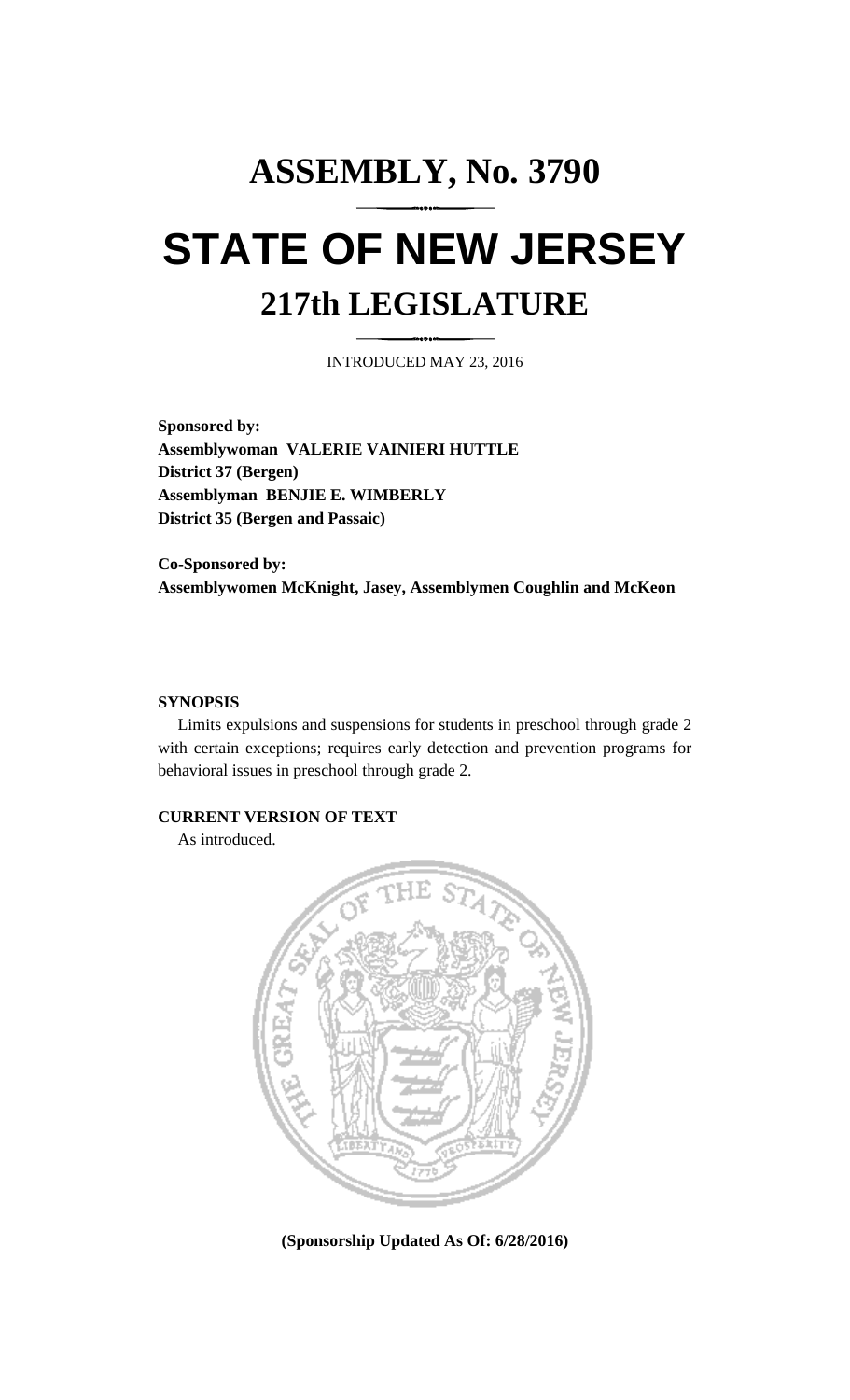## **A3790** VAINIERI HUTTLE, WIMBERLY

 **AN ACT** concerning expulsions and suspensions for young students, supplementing chapter 37 of Title 18A of the New Jersey Statutes, and amending P.L.1995, c.426. **BE IT ENACTED** *by the Senate and General Assembly of the State of New Jersey:* 1. (New section) a. Notwithstanding the provisions of N.J.S.18A:37-2 or any other provision of law to the contrary, a student who is enrolled in grades kindergarten through two in a school district or charter school shall not be expelled from school, except as provided pursuant to the "Zero Tolerance for Guns Act," P.L.1995, c.127 (C.18A:37-7 et seq.). b. Notwithstanding the provisions of N.J.S.18A:37-2 or any other provision of law to the contrary, a student who is enrolled in grades kindergarten through two in a school district or charter school shall not receive an out-of-school suspension, except when the suspension is based on conduct that is of a violent or sexual nature that endangers others. c. Notwithstanding the provisions of N.J.S.18A:37-2 or any other provision of law to the contrary, a student who is enrolled in preschool in a school district or charter school shall not be suspended, and shall not be expelled from school, except as provided pursuant to the "Zero Tolerance for Guns Act," P.L.1995, c.127 (C.18A:37-7 et seq.). 2. (New section) A school district or charter school shall implement an early detection and prevention program to: identify students in preschool through grade two who are experiencing behavioral or disciplinary problems; and provide behavioral supports for these students, which may include, but need not be limited to, remediation of problem behaviors, positive reinforcements, supportive interventions, and referral services. An early detection and prevention program may be incorporated into the intervention and referral services required to be established in each school pursuant to State Board of Education regulations. 3. Section 9 of P.L.1995, c.426 (C.18A:36A-9) is amended to read as follows: 9. A student may withdraw from a charter school at any time. **[**A**]** Except as otherwise provided in section 1 of P.L. , 42 c. (C. ) (pending before the Legislature as this bill), a student may be expelled from a charter school based on criteria determined by the board of trustees, which are consistent with the

provisions of N.J.S.18A:37-2, and approved by the commissioner as

**EXPLANATION – Matter enclosed in bold-faced brackets [thus] in the above bill is not enacted and is intended to be omitted in the law.**

**Matter underlined thus is new matter.**